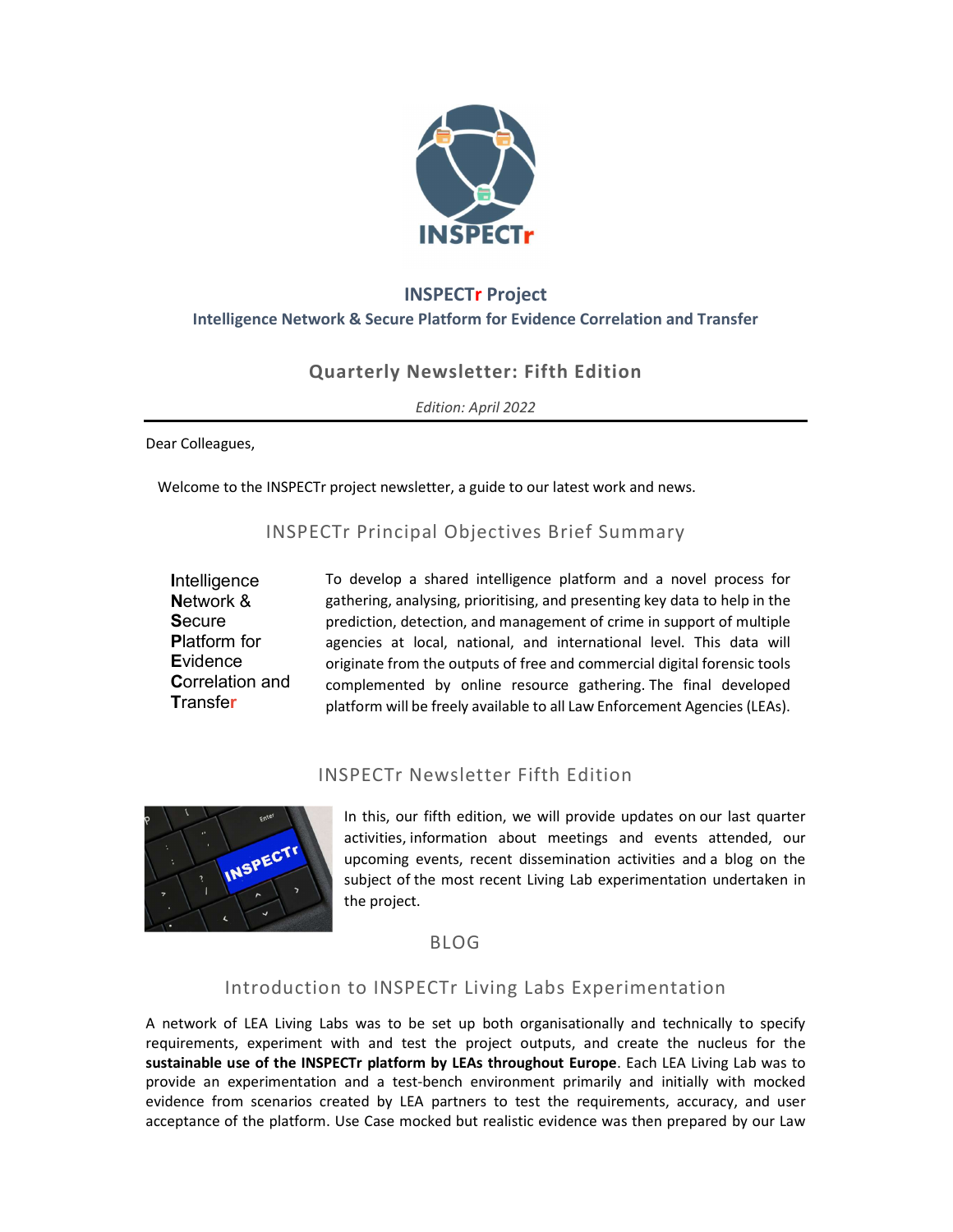Enforcement project partners for experimentation and testing of the INSPECTr platform's functional and non-functional characteristics and have been developed to utilise the majority of the technological developments. Numerous forensic analysers and intelligence gathering tools are required to process both digital and non-digital items.

Early Milestones: An early milestone in the project was to define the common processes and baseline resources in LEA Living Labs to experiment towards producing a detailed requirements pipeline. This required comprehensively detailing the LEAs coordination and experimentation environment, each of the investigative tools used, and an in-depth analysis of a 3-stage questionnaire process completed with the support of our LEA partners. All of the efforts throughout this task were geared towards establishing a solid collaborative environment for LEAs. Based on LEA experimentation and feedback, the technical partners were able to extract the initial requirements and specifications for the forthcoming INSPECTr platform, which was being developed in parallel within the other relevant work packages. This process provided invaluable knowledge to inform the Consortium of what is expected of the INSPECTr platform, regarding its performance and functionalities that are most relevant to LEAs' investigative workflow.

Key Approaches: Using both structured and unstructured data as input, the developed platform will facilitate the ingestion and homogenisation of this data with increased levels of automatisation, allowing for interoperability between outputs from multiple data formats. Various knowledge discovery techniques will allow the investigator to visualise and bookmark important evidential material and export it to an investigative report. In addition to providing basic and advanced (cognitive) cross-correlation analysis with existing case data, this technique will aim to improve knowledge discovery across exhibit analysis within a case, between separate cases and ultimately, between inter-jurisdictional investigations. INSPECTr will deploy big data analytics, cognitive machine learning and blockchain approaches to significantly improve digital and forensics capabilities for pan-European Law Enforcement Agencies (LEAs).

Data Formatting: The appropriate formatting and structure of data has been an important consideration in the project from the outset, with the project ultimately opting for the open-source Cyber-investigation Analysis Standard Expression (CASE, https://caseontology.org) language. This is a community-developed ontology designed to serve as a standard for interchange, interoperability, and analysis of investigative information in a broad range of cyber-investigation domains. CASE provides a structured specification for representing information that is analysed and exchanged during investigations involving digital evidence. CASE also enables the merge of information from different data sources and forensic tool outputs to allow more comprehensive and cohesive analysis.

Gadgets: In INSPECTr our aim was always to be able to use our own tool outputs and develop a 'Toolbox' of data enrichment analysers, or as we call them, 'Gadgets' with the idea being that we would have free forensic tools and all of the outputs of these tools would be fed into the storage layers and accessible through the Case Management System.

### Testing the Technology



Mocked use case development: 3-part scenarios scheduled to match the technology agenda

A challenge that presented early in the project was how can we test the technology while respecting data privacy and GDPR? The use of existing evidential data from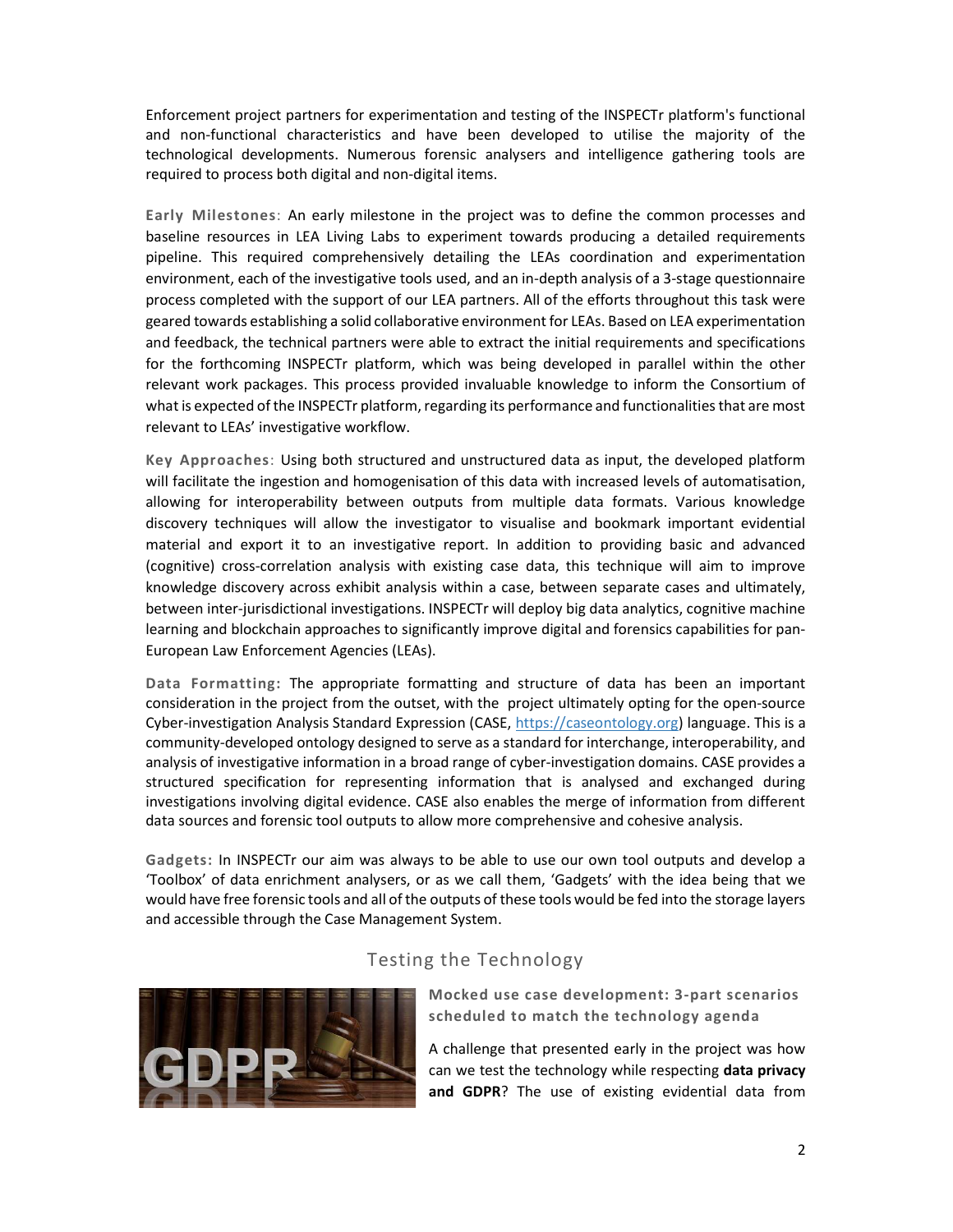historical cases for testing our platform would clearly contravene these. Therefore, the decision was taken early, to use mocked data for our experiments.

To replicate "real-life" investigations, our experienced law enforcement partners were tasked with developing three unique scenarios to be investigated, each with fake suspects and a rich history of communication across numerous sources of evidence. The evidence they created also reflects the volume of information that investigators see in real-life and the linkage between actors under investigation.

By using mocked evidence, our law enforcement partners can openly discuss issues with the platform with developers, while respecting ethical considerations. The use cases have been developed in three parts and address features of the platform as it develops. There are six phases of technology developments on the platform, so we wanted the LEAs to map the technology agenda to each part of their use case and get more technical as they develop.

#### Living Labs Phase 1 - April 2021

In April 2021, the INSPECTr technical partners demonstrated the features of the platform to law enforcement partners for the purposes of familiarisation and for gathering feedback on the developments to date. A lot of services, which had so far been developed in isolation, were ready to be integrated in preparation for the next phase of development. It was essential to get the views and observations of our law enforcement partners prior to moving to this next stage and use their valuable feedback to guide the continued development of the platform technology.

#### Further Development of the INSPECTr Platform



Until this point, the INSPECTr project's primary focus had been on developing the platform rather than on a live environment but with the Living Labs, this was all set to change. The work carried out in the early parts of the project to understand the hardware, software and service requirements meant we had a good foundation for deployment. This initial planning phase meant that we had applicable hardware for the requirements mentioned

above. We had several conditions in mind for the hardware planning phase, virtualisation capable hardware, easy expandability, and hardware uniformity; if we had an issue with one device, we would have the same issues with other devices. We also understood that asking partners to install multiple devices wasn't feasible and determined virtualisation as a critical aspect of our needs. Most infrastructure today is developed to be one device for many services. The hardware was selected with extendibility in mind and had an upgrade path available if the system needed more resources or if the project required more performance in future.

The above gives a brief overview of the hardware, but next comes the software and technologies aspect of the project. Virtualisation of services was the most important. Virtualisation allows us to have multiple services carrying out various functions; each node is a network in a box, providing all requirements for running a node on the INSPECTr network. To further segregate the hardware resources and separate them into parts that allow multiple services to work independently of one another, we used Docker. Docker allows more functionality than just segregation of resources, such as live updates of services, instead of requiring redeployment and shutting down systems to update. The platform's development process required such technologies, which became fundamental during the deployment process for the Living Labs.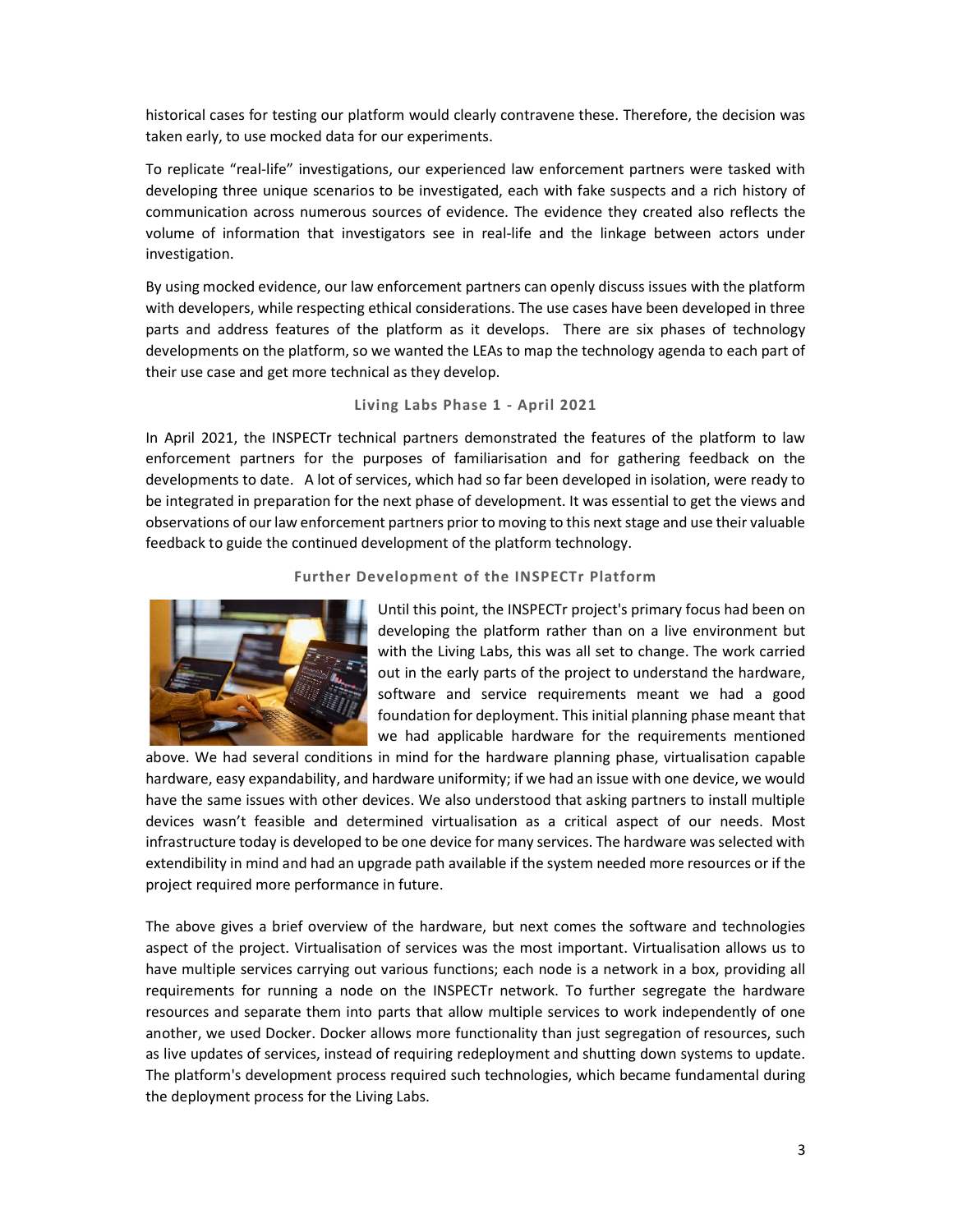So we have the technology and the hardware, but now came the question of how we would deploy it. There are numerous steps in the platform's deployment, but there was a degree of automation available due to having the same hardware in each case. We carried out the deployment with an automation framework that allowed us to deploy operating systems and software and set up each node as a replica of one another while not directly replicating. The strategy allowed us to deploy all living lab infrastructures within two days and have the Living labs up to date with the current rate of development pace. So, when developers need to update or modify code after deployment, changes made in the code management system (cms) are pushed to all Living Lab nodes. After a few minutes, these changes are live on all Living Lab nodes. Rather than waiting days for updates to software or, in the case of some commercial offerings, potentially months, these changes can be made much faster and with less downtime. More rapid deployment is not a silver bullet to software updates, but it gives allows the technical team to send code from developer to platform with fewer delays and minimal platform downtime.

### Living Labs Phase 2 – March - April 2022



Phase 2 testing of the INSPECTr platform, using mocked evidence Use Cases, allowed our Law Enforcement partners (LEAs) to test our software in March and April 2022.

For this testing phase, formal feedback was gathered from our LEAs by means of a survey and informal feedback was gathered at a meeting of the Law Enforcement Steering Group following the completion of the testing phase. Feedback on the overall approach

of the platform's development was positive, with our law enforcement partners clearly understanding the 'vision' of the INSPECTr platform and how it could be used and useful for investigative purposes. Overall, there was a good level of satisfaction with the ease of new case creation, which was found to be simple and intuitive, as well as the process of logging in, the widgets interface, and how to execute INSPECTr gadgets (but with a few issues still requiring more clarification on how to use them).

More detailed feedback was further provided by our LEA testers on individual elements of the platform where issues had arisen highlighting the need for further platform development and refinement in these areas. These elements included the following:

- some work and refinement on datatypes and gadget names needed, ensuring that the platform is more intuitive in the future
- numerous tasks should be grouped, to improve the usability of the interface. This will be addressed later in the project using workflow programming
- some minor adjustments to the data would be required, to simplify what will be a very intuitive analytic system.

LEA feedback on the issues of data security, data deletion, data sharing and exchange were expected issues as they are still currently in the development pipeline and were not expected to be ready for this testing stage. The main focus for this stage was to provide basic data processing and analysis. As a result, LEA participants provided very positive feedback on the way data can be ingested and processed and the visual reports (widgets) for each gadget.

#### Summary

This had been the first opportunity in the project to test the Use Cases in this much depth and it proved to be an extremely useful exercise and a great learning experience in terms of how the concerns of law enforcement can be addressed. The engagement of the INSPECTr law enforcement partners in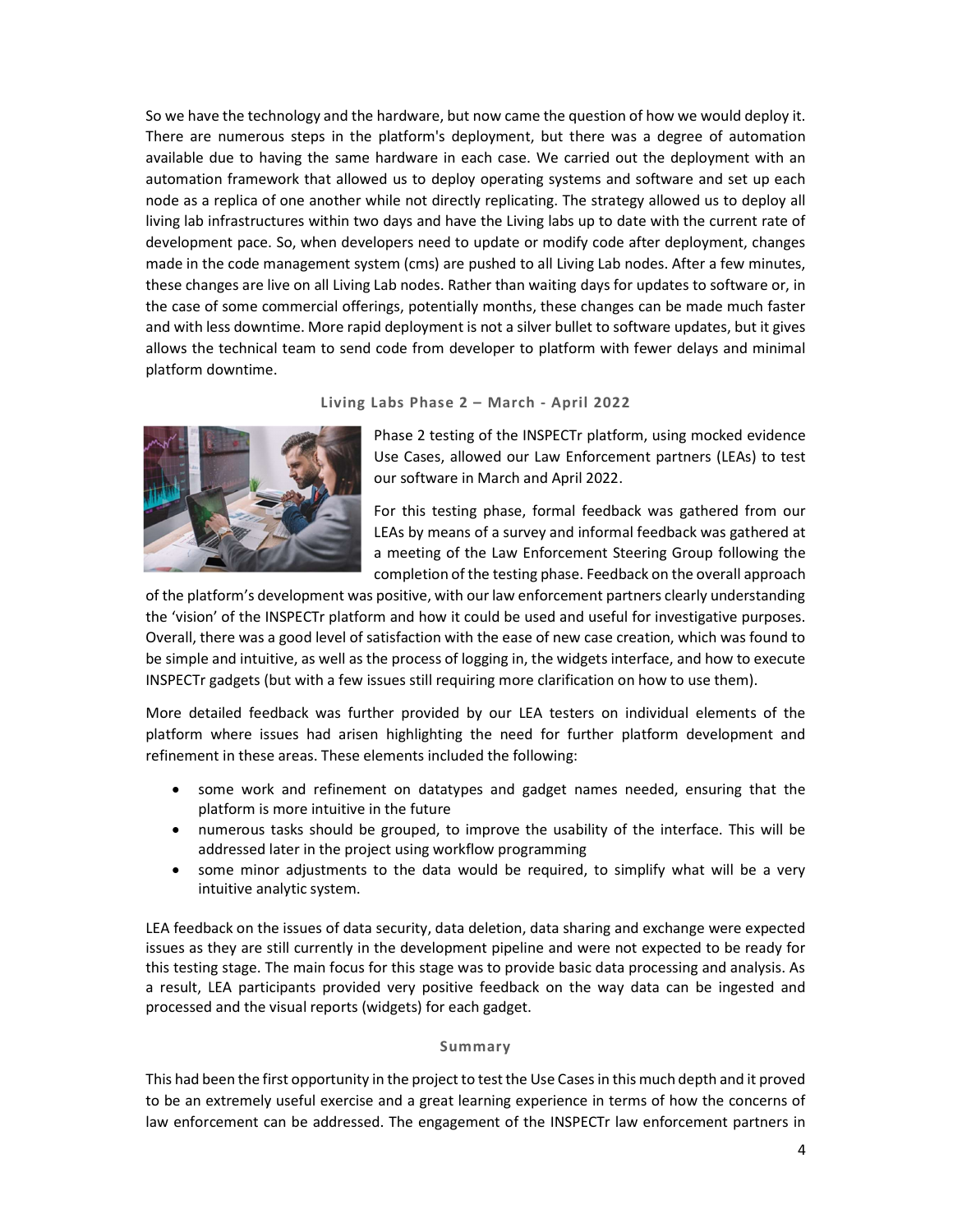developing the mocked evidence Use Cases, participating in the testing phase, and in providing feedback, has been invaluable. It has also been very encouraging from the technical side that the technical team were able to fix bugs and resolve issues raised during testing quite quickly. The issues raised during testing were tracked and categorised into headings of minor, major and critical. Only one critical type was recorded and that is the fact that evidence is not currently being segregated by case ID. This was a known factor prior to testing and is scheduled to receive remedial action before the next Living Lab. The technical team will also continue to work on the refinement of gadgets, widgets and dashboards and the way SIREN accesses the data, speeding that up and have greater linkage and better analytics overall. A more detailed demo will be prepared and provided to participating law enforcement partners ahead of the next Living Lab, Living Lab 3, which has been scheduled for 21<sup>st</sup>-23<sup>rd</sup> June 2022. This will be held in UCD, hosted by the INSPECTr Coordinator.

## Further Opportunities for INSPECTr Dissemination and Cross-Project Learning and Collaboration

#### 1. Europol Cyber Bits - Series: Tools:

This release from Europol in March 2022 included information about the INSPECTr project, its principal objective, information about the platform, and how FREETOOL outputs are being incorporated into the project with the benefit of this approach being that LEA can use the tools on a common platform. This dissemination opportunity provided an excellent channel for INSPECTr (and FREETOOL) as this release was received by 700 LE members.

2. 9th Annual Meeting of the Expert Group on Drugs Online held in the Council of Europe Headquarters, Strasbourg on 13th and 14th April 2022:

A member of the INSPECTr Project Coordinator team attended this meeting. Key discussion points of the meeting were:

- the close and effective cooperation with international bodies, the private sector, judiciary, and law enforcement in tackling the marketing and distribution of 'drugs online' is an evergrowing need.
- a multidisciplinary structure with professional cooperation with all partners is a key element to the success of this cooperation format.

The focus of the 2022 meeting was on online drug trafficking trends and modus operandi, tools for law enforcement cooperation, encryption technologies, instant messaging applications and case studies. The meeting brought together thirty-six experts from eighteen different countries and five international organisations. For the first time, Trinidad and Tobago participated as observer in meeting.

The INSPECTr presentation to the group focussed on the INSPECTr concept and basic architecture view and its principal objectives. The presentation was very well received with post presentation discussions taking place between LEAs.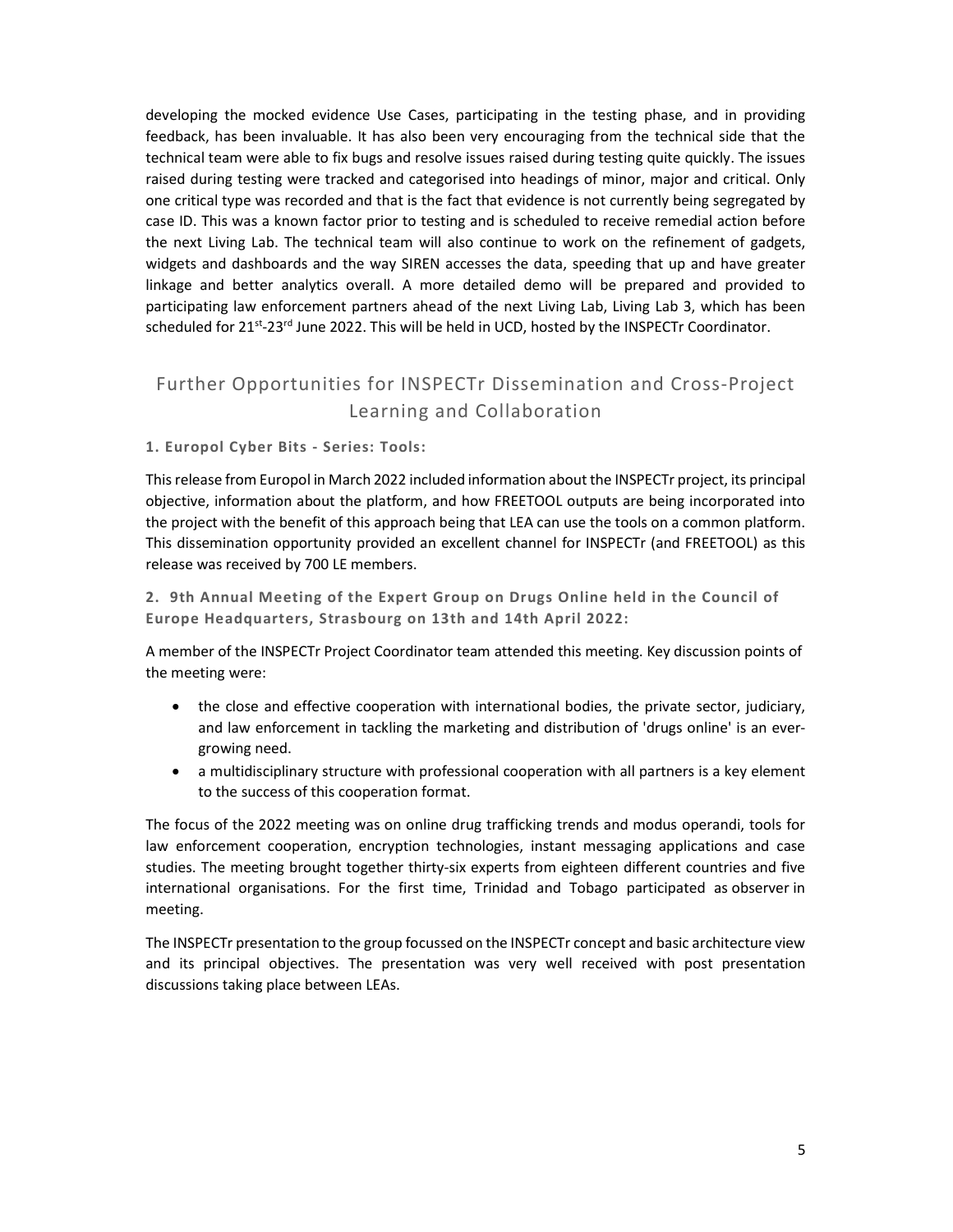## Project Activities and Events between January 2022 – April 2022



- > INSPECTr Monthly Project Meetings
- > INSPECTr Weekly Technical Meetings
- > INSPECTr LSG Monthly Meetings
- $\triangleright$  Ethics Work Package Monthly Meetings
- $\triangleright$  EARG Ethics Advisory and Review Group
- $\triangleright$  Living Labs Experimentation Phase 2

Meeting activities have continued throughout the first quarter of 2022:

- Monthly project meetings provide an overview of the activities undertaken in each work package.
- Weekly technical meetings provide a collaborative space for colleagues to discuss and demonstrate the evolving technical elements of the platform.
- Monthly meetings of the Law Enforcement Steering Group (LSG) ensure that the technical developments taking place in the platform remain aligned with the needs of law enforcement and continue to mirror the LEA investigative workflow.
- Ethics work package monthly meetings continue to be held in order to reinforce the project's Ethics-by-Design approach and allow time for deeper consideration and exploration of ethical issues that arise throughout the duration of the project.
- EARG Ethics work package meetings are further supported by regular consultation taking place with the project Ethics Advisory and Review Group (EARG), a mandatory board established to offer relevant independent expertise on ethics issues.

### Conferences, Workshops, and Future Events

INSPECTr Consortium Attendance at Conferences and Workshops

- SRE 2022 Security Research Event 1 st-2nd March 2022 - CANCELLED
- $\bullet$ 9<sup>th</sup> Annual Meeting of the Expert Group on Drugs Online, Council of Europe, Strasbourg  $13^{th} - 14^{th}$  April 2022
- Artificial Intelligence Hackathon Higher Institute of Electronics of Paris ISEP 13th - 15th May 2022

INSPECTr Consortium Attendance at Forthcoming Events

 EAFS 2022 – Stockholm EAFS is a triannual conference on forensic science hosted by ENFSI (European Network of Forensic Science Institutes)

 $30<sup>th</sup>$  May  $-3<sup>rd</sup>$  June 2022

 CEPOL Research and Science Conference 2022 MRU, Vilnius: Preparing Law Enforcement for the Digital Age 8<sup>th</sup> – 10<sup>th</sup> June 2022